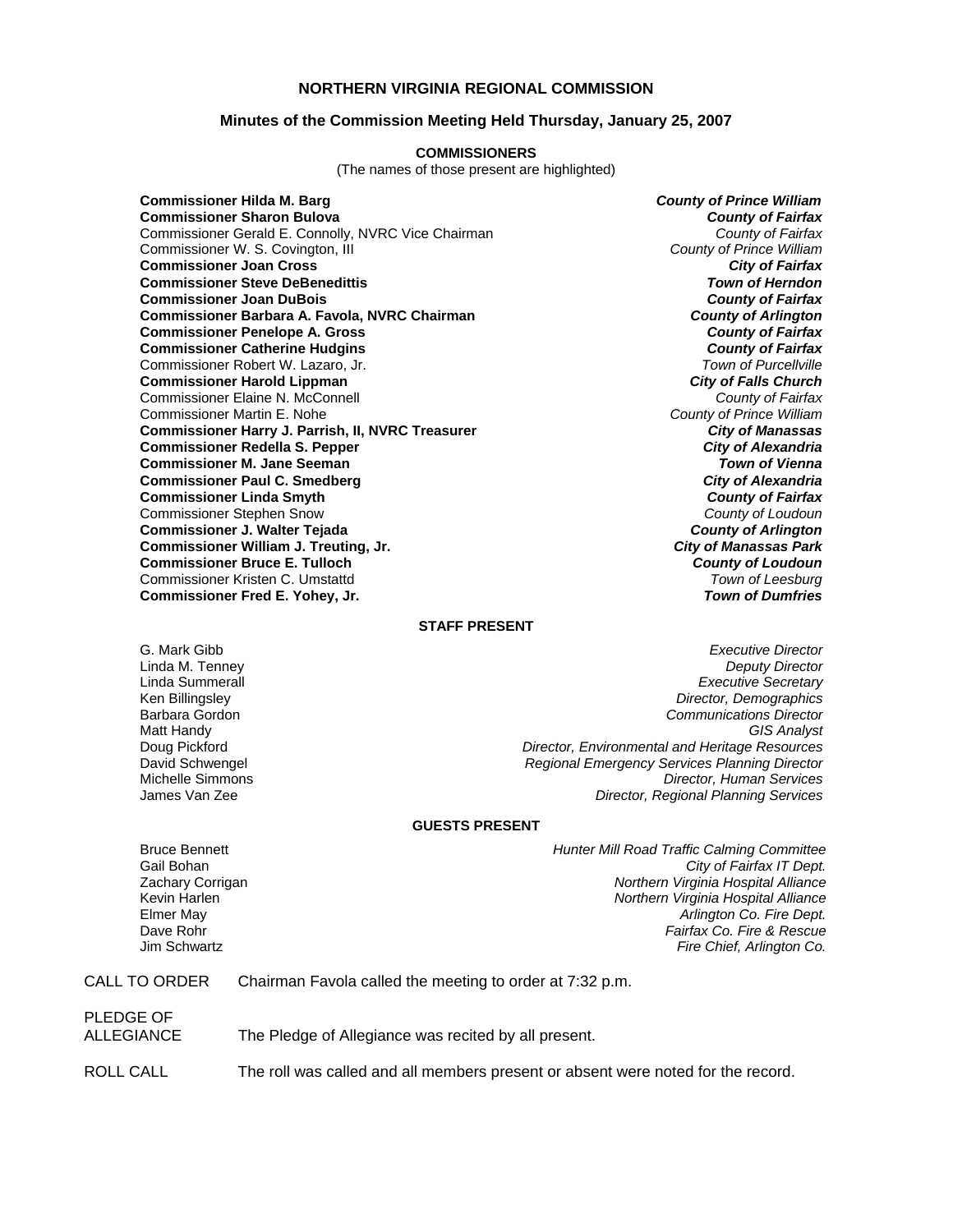Summary Minutes of the Commission January 25, 2007 Page 2 APPROVAL OF MINUTES Chairman Favola requested deletion of the first sentence of Tom Geib's presentation. Commissioner Tulloch moved approval of the minutes of the December 14, 2006, meeting as amended. The motion was seconded and carried unanimously. PRESENTATION Overview of the Northern Virginia Metropolitan Medical Response System (MMRS) Chairman Favola introduced Jim Schwartz, Arlington County's Fire Chief, who is leading the Northern Virginia Metropolitan Medical Response System. *Jim Schwartz* A Metropolitan Medical Response System (MMRS) is a locally organized, trained and equipped emergency response system developed to manage the human health consequences of a terrorist incident involving the use of weapons of mass destruction (chemical, biological, radiological, nuclear and/or explosives capable of creating mass casualties). MMRS uses a unified, integrated and coordinated approach to handling a mass casualty incident by fire fighters, police, hospital and public health officials, and emergency first responders. The federal government created MMRS after the 1995 sarin nerve gas attack in the Tokyo subway. MMRS creates a region-wide, coordinated system capable of sustained response at the local level for 24-48 hours before the arrival of federal assistance. It supports a response to a chemical-radiological-nuclear explosive event involving 1,000 victims and/or a biological event involving 10,000 victims and includes training, equipment, pharmaceuticals and the movement of patients. While 124 cities have developed MMRS's, Northern Virginia's is one of the first regional systems. Northern Virginia's MMRS is funded through a \$2.9 million Urban Area Security Initiative (UASI) grant. Participants include Arlington County with the City of Falls Church, Fairfax County with the City of Fairfax, the City of Alexandria, Loudoun County, Prince William County with the Cities of Manassas and Manassas Park, and the Northern Virginia Hospital Alliance. NVRC provides administrative support to the MMRS steering committee. The committee will submit an application for federal funding to sustain the program. *questions and answers* Replying to Commissioner Gross's and Smedberg's inquiries, Chief Schwartz explained that neither D.C. nor suburban Maryland have completed their MMRS. However, Northern Virginia, suburban Maryland and D.C. have a mutual aide compact. Additionally, a mass casualty incident on the Metro in Northern Virginia or at the two airports would be covered under the Northern Virginia MMRS. Commissioner Pepper asked who or what will trigger an MMRS response. Chief Schwartz explained that all of the participants are trained to recognize the indicators. He added that Northern Virginia has the most highly developed system of automatic aide, and the jurisdictions have access to state resources through the statewide mutual aide system. Commissioner Barg asked if Ft. Belvoir and Quantico are involved. Chief Schwartz said Ft. Meyer and Ft. Belvoir fire departments participate in the automatic aide pact and Ft. Belvoir's DeWitt Army Hospital is part of the Northern Virginia Hospital Alliance. The Governor's Assistant for Commonwealth Preparedness wants to expand the program to include Stafford and Fauquier Counties, and Quantico could be included in that effort.

> Commissioner Treuting asked if the jurisdictions are competing for the same funds. Chief Schwartz confirmed they are eligible to submit funding applications, but the Northern Virginia Chief Administrative Officers have agreed to use the regional approach. The Commissioners thanked Chief Schwartz for his concise presentation on this important program, and they thanked his colleagues for their support.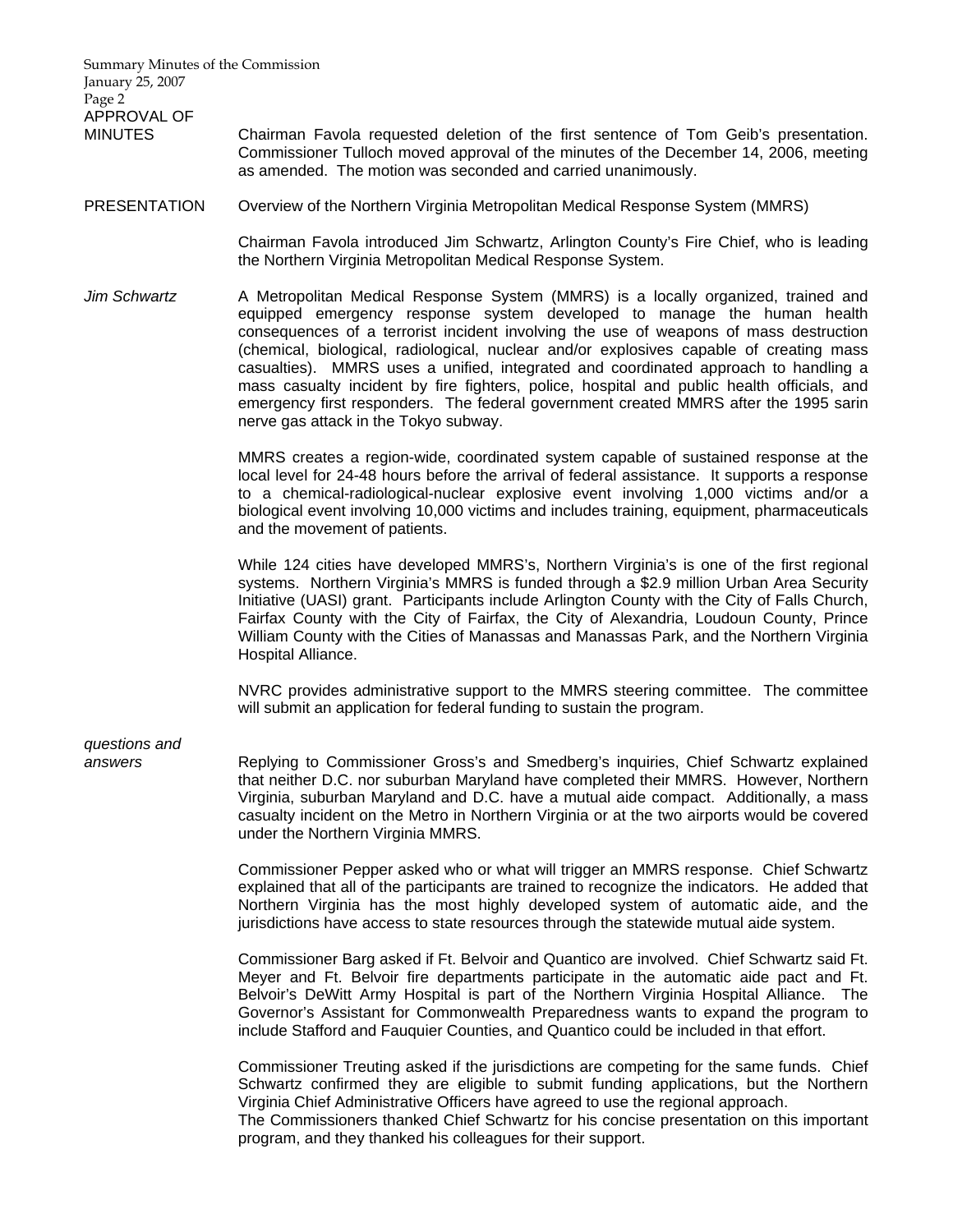- CONSENT AGENDA Commissioner Tulloch moved approval of the Consent Agenda, consisting of the items outlined below. The motion was seconded and carried unanimously.
	- A. Financial Reports for November and December 2006
	- B. Resolution No. P07-13: First Amendment to the FY 2007 Budget
	- C. Resolution No. P07-14: Authorization to Enter into a Standard Project Administration Agreement with the Virginia Department of Transportation to Administer Funds for the Construction of the Potomac Heritage National Scenic Trail
	- D. Resolution No. P07-15: Authorization to Accept a Grant to Conduct Phase II of the Northern Virginia Regional Gang Assessment

 Responding to Commissioner Smedberg's inquiry about the merging of the Whitman-Walker Clinic with the Free Clinic of Washington, Mr. Gibb said Whitman-Walker will continue to operate its Arlington facility.

 Replying to Commission Tejada, Mr. Gibb said the Commission will receive a presentation on the juvenile gang study in the near future.

 Replying to Commissioner Cross's inquiry about a budget surplus, Mr. Gibb said the Commission's cash reserves are kept in interest-bearing accounts and can be carried over to the next fiscal year.

# EXECUTIVE DIRECTOR'S<br>REPORT

Mr. Gibb's report, in printed PowerPoint format, was distributed. He reviewed highlights on:

- Regional Water Supply 18 of the 23 incorporated municipalities have approved the enabling resolutions, and the remaining five jurisdictions are expected to participate.
- 2-1-1 Human Services Information & Referral The Virginia DSS prime contractor for 2-1-1 recently met with local human services officials in Northern Virginia and toured a Fairfax County office in Bailey's Crossroads where some of the county's I&R calls are answered. The contractor now has a better understanding of the challenges faced by Northern Virginia's I&R system.
- Ryan White Funding NVRC staff recently met with representatives from the federal, D.C., Maryland and West Virginia governments to discuss the lack of service parity for persons with HIV/AIDS served by Ryan White funds, and there was agreement to work on potential changes to the funding formula, with revisions to HRSA this summer.
- International Regional Council Meeting Funding commitments for a spring 2008 conference in Northern Virginia are forthcoming from the German Marshall Fund, an Italian foundation and local area banks.

# CHAIRMAN'S

REPORT Chairman Favola reminded the members of their February 1 meeting in Richmond in conjunction with VML/VACo Day. Senator Mark Herring and Delegate Tom Rust are scheduled to brief the Commissioners on developments in the General Assembly.